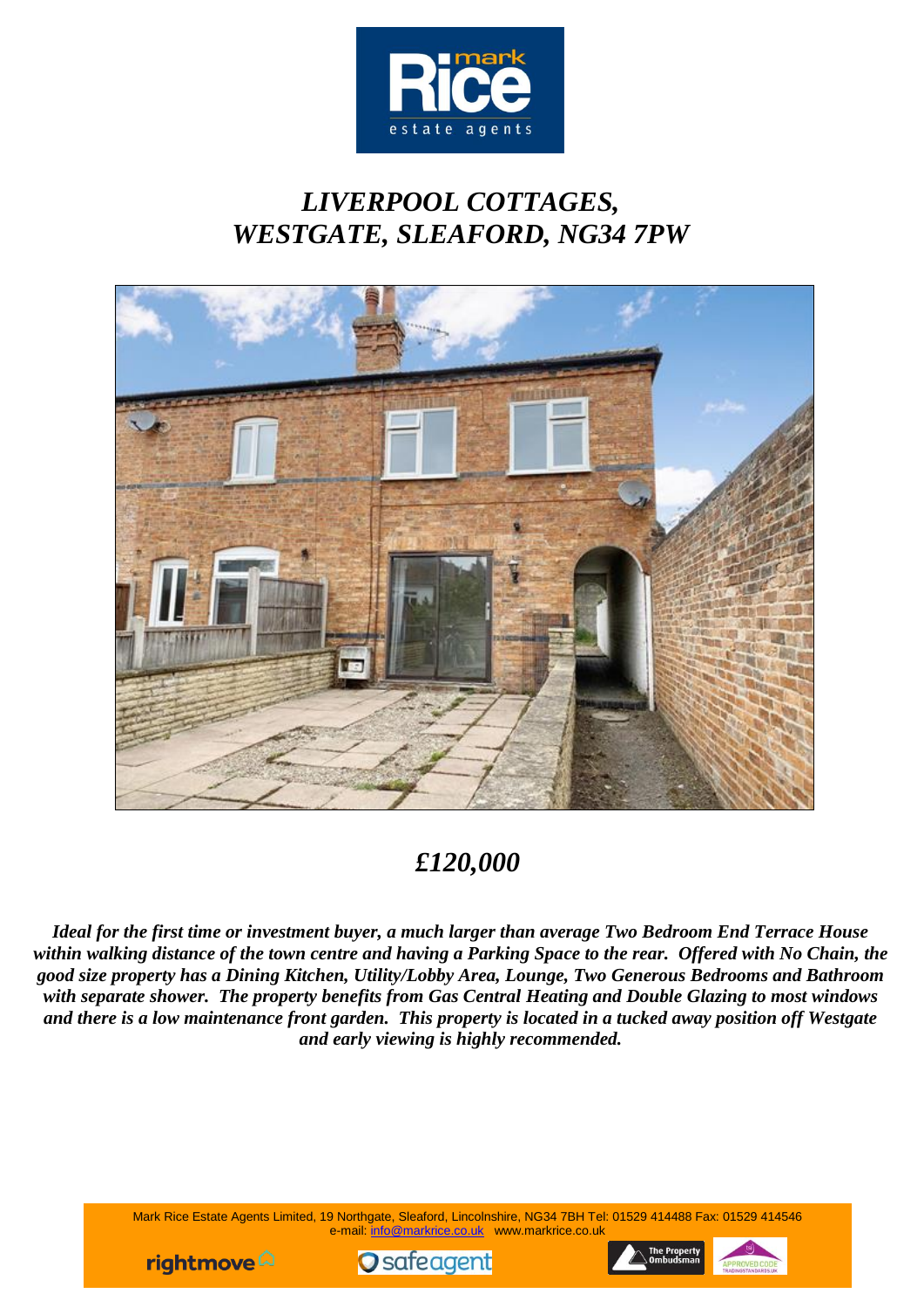#### *Location:*

*Sleaford is an expanding Market Town with amenities to cater for most day to day needs and facilities including excellent primary and secondary schools, swimming pool and leisure centre, vets, library and good road and rail links to surrounding areas, including Grantham with an Intercity rail connection to London Kings Cross.* 

#### *Directions:*

*Walking from our office, head South and turn right into Westgate. There is a pedestrian access to the property from Westgate and the vehicular access is alongside the Little Theatre.*

*\_\_\_\_\_\_\_\_\_\_\_\_\_\_\_\_\_\_\_\_\_\_\_\_\_\_\_\_*

*A double-glazed door provides access to the:*

*Dining Kitchen: 3.58m (11'9") x 3.53m (11'7") Having wall and base units, worktop, 1½ bowl single drainer inset sink with monobloc tap, electric hob, double oven, cooker hood, breakfast bar, tiled splashbacks, radiator and understairs storage cupboard.*

*Utility/Lobby Area: 2.36m (7'9") x 0.91m (3'0") Having plumbing for washing machine.*

*Inner Hall: providing access to the:*

*Lounge: 3.58m (11'9") x 2.79m (9'2") Having radiator, gas fire with surround and patio doors.*

*Stairs from the hall provide access to the First Floor Landing having loft access.*

*Bedroom 1: 4.80m (15'9") x 2.82m (9'3") Having built-in cupboard and radiator.*

*Bedroom 2: 3.58m (11'9") x 2.29m (7'6") Having built-in cupboard and radiator.*

#### *Bathroom:*

*Having bath with mixer tap and shower attachment, low level w.c, vanity hand washbasin set within worktop with mixer tap, separate mains fed shower, cupboard housing the combination boiler, chrome towel radiator and tiled splashbacks.*

### *Outside:*

*The property has a low maintenance South Facing Front Garden which is walled and paved and gravelled. There is vehicular access to the rear of the property with parking for one vehicle on a gravelled area and a cold-water tap is fitted.*

### *Agent's Note:*

*It should be noted there is a pedestrian right of way for this property under the archway and alongside the rear.*



*Dining Kitchen*



 *Lounge*



 *Bedroom 1*



 *Bedroom 2*



 *Bathroom*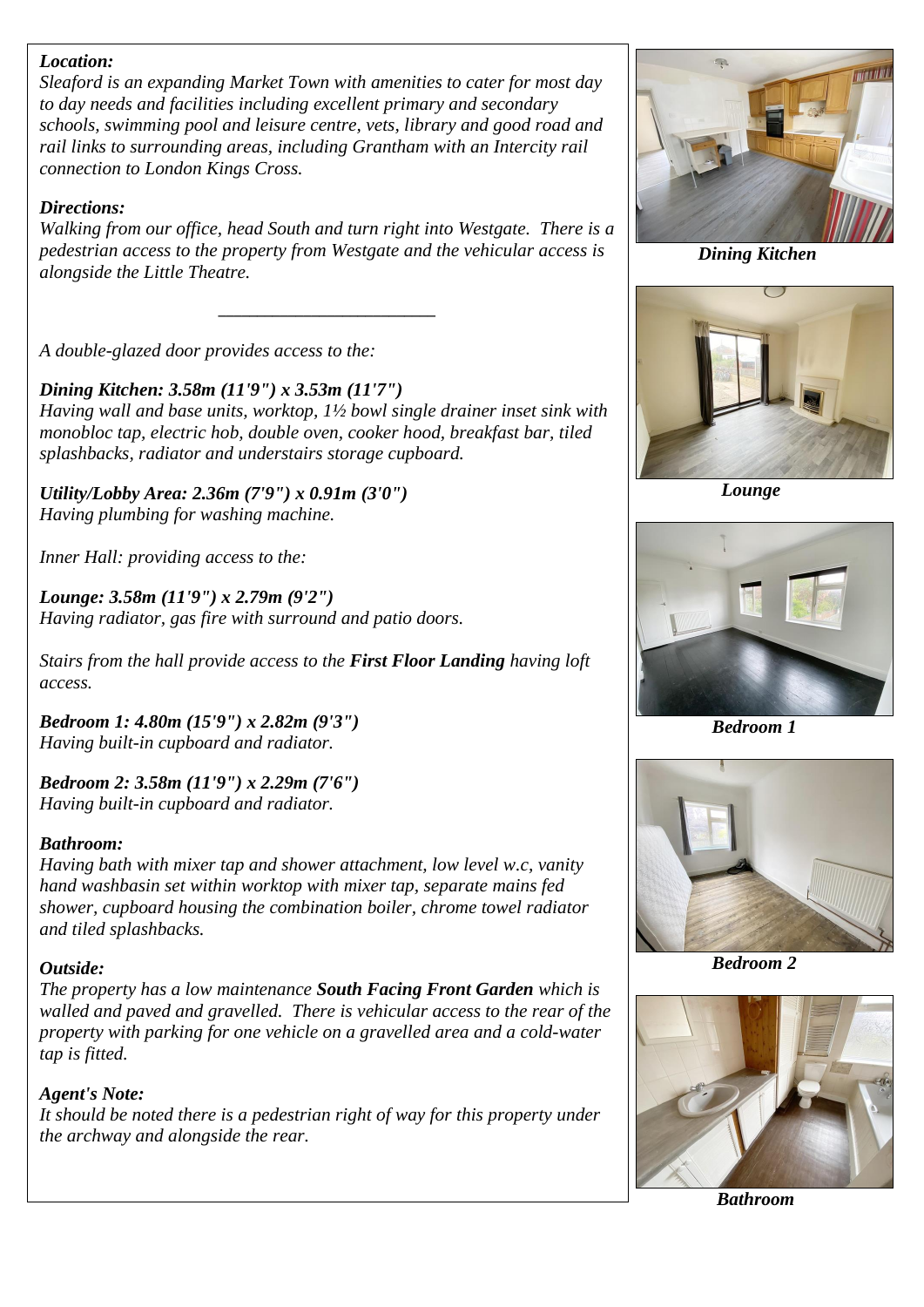





*Agents Note: These particulars are set out for the guidance of proposed purchasers and act as a general guideline and do not constitute part of an offer or contract. Measurements shown are approximate and are to be used as a guide only and should not be relied upon when ordering carpets etc. We have not tested the equipment or central heating system if mentioned in these particulars and prospective purchasers are to satisfy themselves as to their order. All descriptions, references to condition or permissions are given in good faith and are believed to be correct, however, any prospective purchasers should not rely on them as statements or representations of fact and purchasers should satisfy themselves by inspection or otherwise as to the authority to give any warranty or representation whatsoever in respect of this property. No responsibility can be accepted for any expenses incurred by intending purchasers in inspecting properties that have been sold or withdrawn.*

*Fixtures & Fittings: Items described in these particulars are included in the sale. All other items are not included. We recommend purchasers obtain legal advice and surveys before legal completion.*

*Money Laundering Regulations 2003: We require proof of identification from all purchasers and proof of the ability to proceed from buyers not requiring a mortgage.*